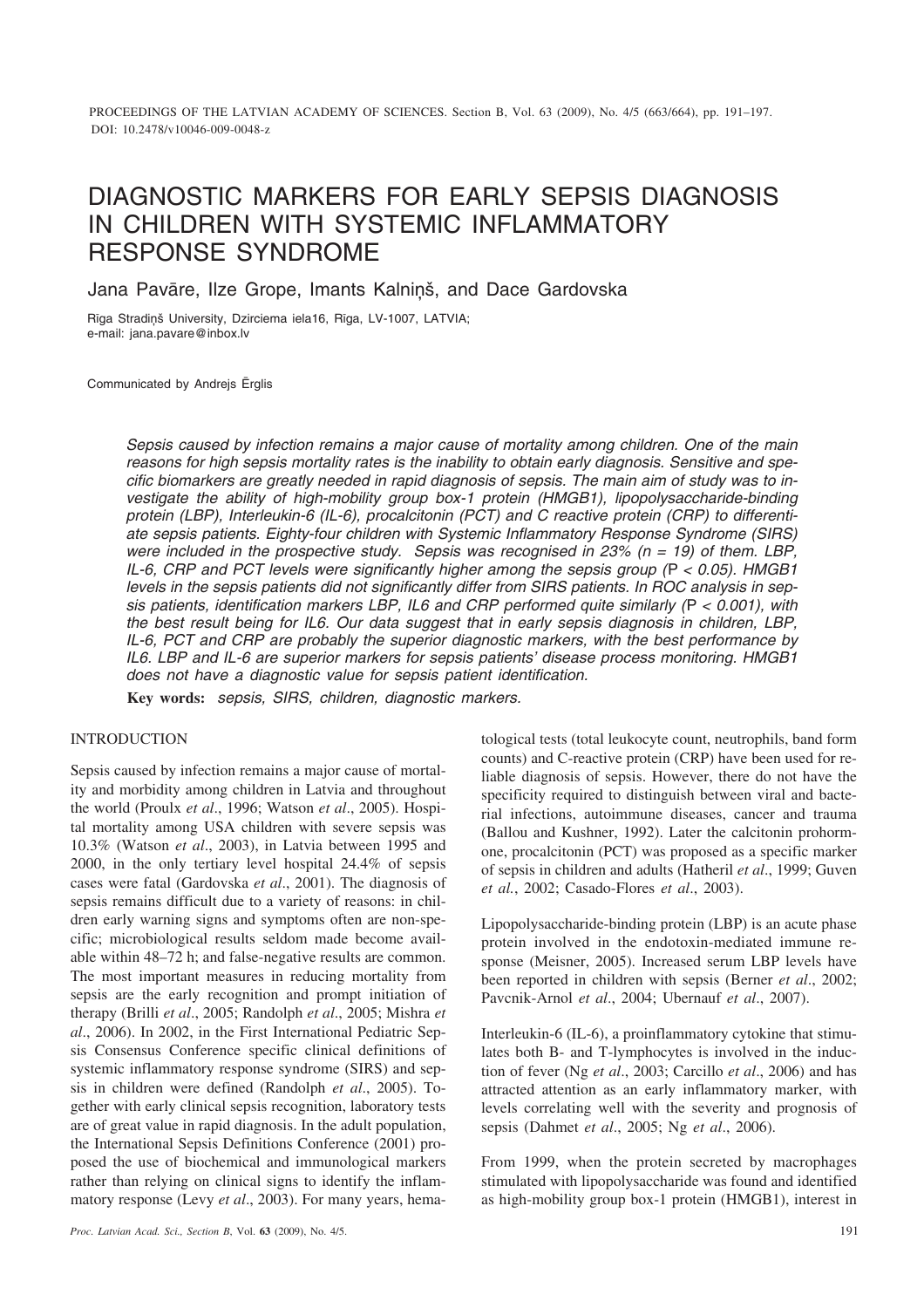this proinflammatory cytokine was noticeably increased (Sunden-Cullberg *et al*., 2006). HMGB1 has been reported as a "late-onset" cytokine. Higher HMGB1 levels have been reported in sepsis patients compared to the healthy controls (Gaini *et al*., 2007), some studies have demonstrated increased levels of HMGB1 in patients with infection and sepsis, whereas other investigators found no significant difference between infected and non-infected patients (Wang *et al*., 1999; Hatada *et al*., 2005; Gaini *et al*., 2007a; Gaini *et al*., 2007b).

The currently available evidence indicates that none of markers to date meet the requirements for early and reliable diagnosis of sepsis. Some results show that measurements of combinations of biochemical markers may offer better prospects for early diagnosis.

In children (particularly in all children age groups), comparatively fewer studies on early sepsis diagnosis and inflammatory markers (LBP, HMGB1) have been made.

The main aim was to investigate the levels of HMGB-1, LBP, IL6, PCT and CRP in children with sepsis and SIRS and to examine the ability of these markers to differentiate sepsis from non-sepsis patients.

# MATERIALS AND METHODS

**Patients.** Children with SIRS  $(n = 84)$  treated in the Children's Clinical University Hospital between January 2008 and January 2009 were included in this prospective study. The group of patients enrolled in study was determined by previous screening of children with changes in body temperature (fever or hypothermia). SIRS criteria were assessed, taking into account the values of vital signs appropriate to the child's age group, including body temperature, heart rate, respiratory rate and leukocyte count (Goldstein *et al*., 2005). Classification of the status of SIRS was done by two clinicians blind of all the laboratory results.

Inclusion criteria were:

1. Presence of at least two of the following four criteria, of which one must be temperature or leukocyte count changes:

- Temperature > 38.5 or < 36 °C;
- Tachycardia (at least 2 SD above normal age group value) or bradycardia in children < 1 year old (at least 2 SD below normal age group value);
- Respiratory rate > 2SD above normal age group value;
- Elevated or reduced leukocyte count according to normal age group values, or  $> 10\%$  immature neutrophils.
- 2. Child's age between seven days and 18 years.
- 3. Consent of parents for child's participation in the study.

The enrolled children were divided into six age groups according to the definitions of the International Sepsis Consensus Conference.

# Exclusion criteria

- Antibacterial therapy within the last 48 h
- Immunodeficiency
- Chronic/terminal liver or kidney illness
- Vaccination within five days before the start of the illness
- Any chronic illness that alters CRP levels
- Congenital metabolic defects
- Chromosomal anomalies
- Consent of parents not obtained.

A venous blood sample at time 0 and at the 24th and 48th hours of the study was drawn. All analyses were made immediately, excepted HMGB, for which the samples were processed at frozen at –80 ° C within 30 min of sampling.

Clinical and demographic data of the patients, systemic inflammatory response syndrome criteria, biochemical markers of inflammation (HMGB1, LBP, IL-6, PCT, CRP), and total leukocyte count were analysed.

Sepsis was defined as systemic inflammatory response syndrome (SIRS) in the presence, or as a result, of suspected or proven infection. The infection was defined as proven (by positive culture, tissue strain), but evidence of infection included positive clinical findings, imaging or laboratory tests (white blood cells in sterile body fluid, pneumonia in radiographic imaging, petechial or purpuric rash).

The study protocol had been approved by the Central Medical Ethics Committee of Latvia.

**Laboratory assays.** HMGB1 levels were measured with a commercially available enzyme-linked immunosorbent assay (HMGB1 ELISA kit; Shino-Test Corporation, Tokyo, Japan). The measuring range was 1 to 80 ng/ml, the coefficient of variation being < 10%. Recovery of HMGB1 in this ELISA was 80–120%.

IL6 and LBP were by chemiluminescent immunometric assay Immulite® 2000 (Siemens Medical, Germany). The analytical sensivity for IL6 was  $2$  pg/ml and 0.2  $\mu$ g/ml for LBP.

The BRAHMS PCT-Q immunochromatografic test (Brahms-Diagnostica, Germany) for the semi-quantitative detection of PCT was used. PCT concentration ranges  $< 0.5$ ,  $\geq 0.5$ ,  $\geq 2$  and  $\geq 10$  ng/ml were detected with the help of a reference card.

CRP levels were measured by the latex method (COBAS INTEGRA; Roche professional Diagnostics), the lowest as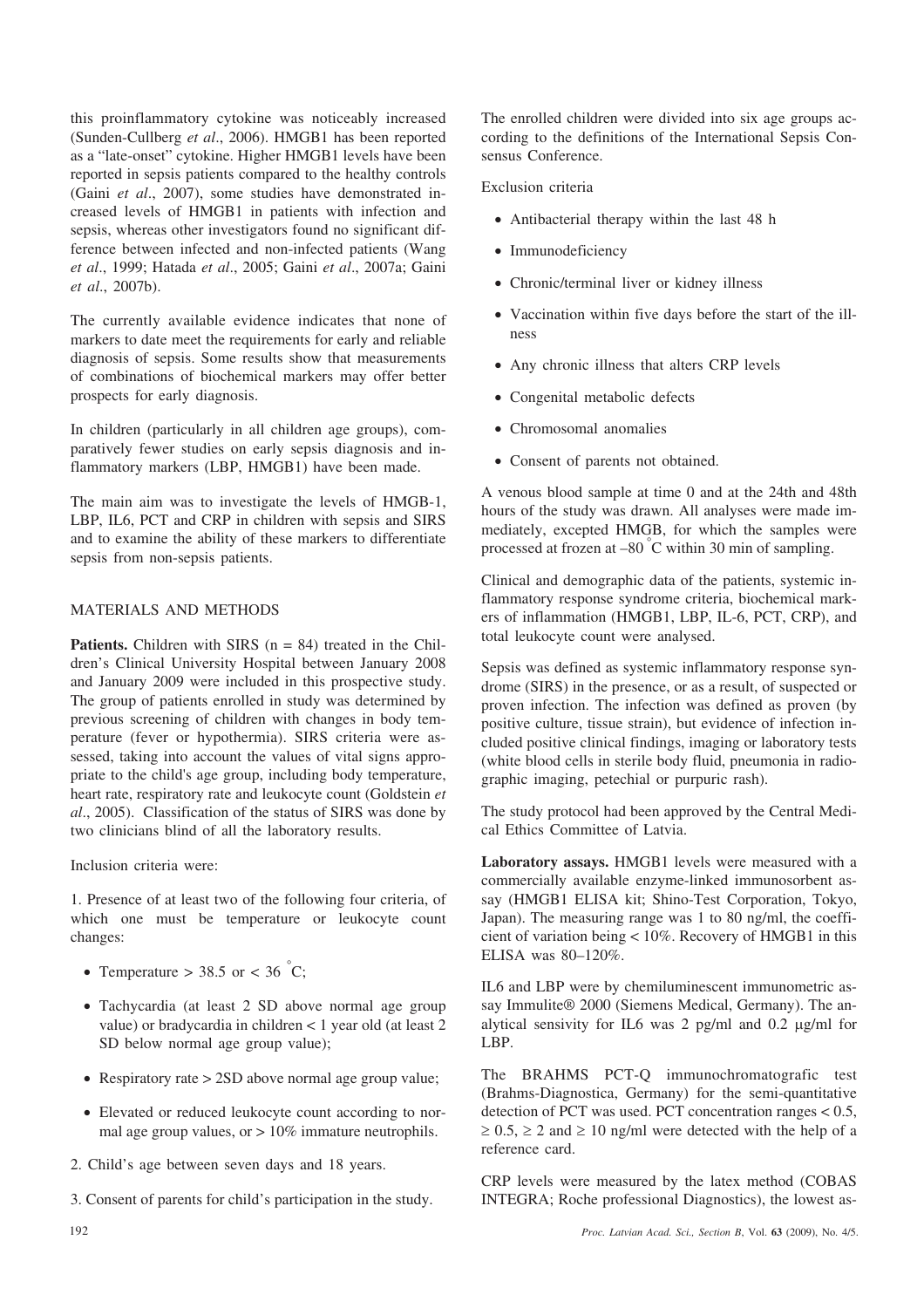say sensitivity being 0.085 mg/L. CRP levels < 20 vmg/L were accepted as normal.

White blood cells and neutrophils were counted on Advia 2120 (Siemens Medical, Germany).

All the laboratory analyses were carried out at the Children Clinical University Hospital, only HMGB 1 was analysed in the laboratory of Clinical Immunology and Immunogenetics, Rīga Stradiņš University.

**Statistical analyses.** Results were presented as numbers (n), percent  $(\%)$ , means  $\pm$  standard deviation, and as medians and interquartile ranges (IQR). Comparisons of measured variables between SIRS and sepsis groups were performed using the Mann-Whitney 2-independent sample test. A twotailed  $P$  value  $< 0.05$  was considered statistically significant. Receiver operator characteristic (ROC) curves and area under the curve (AUC) were calculated for examined markers. A two-tailed *P* value was calculated for AUC. Sensitivities and specificities were calculated from crosstabulations. To detect significant correlations, the Spearman's rank correlation test was used. All statistical calculations were performed using the SPSS and Epi Info 2000 statistical packages.

#### RESULTS

**SIRS diagnosis and patients characteristics.** In the prospective study 84 SIRS patients were enrolled, in  $23\%$  (n = 19) of them sepsis was recognised. Patients were divided into two groups — patients with SIRS without sepsis  $(n =$ 65) and patients with sepsis ( $n = 19$ ). SIRS was most often diagnosed by the fever in combination with tachycardia at least 2 SD above normal age values, observed in  $61\%$  (n = 51) of all patients. Fever in combination with a respiratory rate increased by > 2SD above normal age was noted in 53% ( $n = 45$ ) of the cases. Fever associated with changes in leukocyte count elevated or depressed for age was in 42%  $(n = 35)$  of patients. Hypothermia was not detected. Similar criteria combinations confirmed the SIRS diagnosis in both the SIRS and sepsis patients groups; there was no statistically significant difference between them.

The clinical and demographical data of patients are presented in Table 1.

**Levels of CRP, PCT, IL6, LBP and HMGB1 for SIRS and sepsis patients.** HMGB1 levels in the sepsis patient group did not significantly differ from the SIRS patient group. LBP levels were significantly higher among sepsis group children compared those without sepsis  $(P < 0.05)$ . IL 6 levels were significantly higher among sepsis group patients compared with patients with SIRS without sepsis (*P* < 0.05). CRP levels were significantly higher among the sepsis group compared with the SIRS group (*P <* 0.05) (Table 2). The PCT concentration was significantly higher in the sepsis patients; a highest concentration above 10 ng/ml was detected in significantly more cases in the sepsis group  $(32\%, n = 6)$  than in the SIRS group  $(3\%, n = 2)$ , and the

Table 1

CLINICAL AND DEMOGRAPHICAL DATA OF THE PATIENTS

|                                                                                                   | <b>SIRS</b><br>patients<br>$(n = 65)$  | Sepsis<br>patients<br>$(n = 19)$        | P value   |
|---------------------------------------------------------------------------------------------------|----------------------------------------|-----------------------------------------|-----------|
| Age (months)<br>Mean (minimal-maximal)<br>SE<br><b>SD</b><br>95% C.I.                             | $71.3(1 - 214)$<br>8.8<br>70.8<br>17.9 | $94.7(1 - 211)$<br>16.3<br>70.8<br>34.1 | <b>NS</b> |
| Day of hospitalisation<br>Mean (minimal-maximal)<br><b>SE</b><br><b>SD</b><br>95% C.I.            | $3.2(1-14)$<br>0.3<br>2.3<br>0.6       | $3.1(1-6)$<br>0.4<br>1.6<br>0.8         | <b>NS</b> |
| Inclusion time in the study<br>(day of ilness mean,<br>minimal-maximal)<br>SE.<br>SD.<br>95% C.I. | $4.4(1-17)$<br>0.3<br>2.8<br>0.7       | $4.3(2-11)$<br>0.5<br>2.3<br>1.1        | <b>NS</b> |
| Treatment time in the hospital<br>Mean (minimal-maximal)<br>SE.<br><b>SD</b><br>95% C.I.          | $7.1(1-30)$<br>0.7<br>5.6<br>1.4       | $11.6(7-26)$<br>1.2<br>5.1<br>2.6       | < 0.01    |

Data are presented as the absolute number  $(\%)$  or the median  $\pm$  standard deviation, standard error, with 95% confidence interval. SIRS, systemic inflammatory response syndrome; NS, not significant.

Table 2

LEVELS OF HMGB1, LBP, IL-6, CRP IN SIRS AND SEPSIS PA-TIENTS GROUPS

| Variable <sup>1</sup>                                                          | <b>SIRS</b> patients<br>$(n = 65)$ | Sepsis patients<br>$(n = 19)$     |
|--------------------------------------------------------------------------------|------------------------------------|-----------------------------------|
| $HMGB 1$ (ng/ml)<br>Median<br>IQR<br>P value2                                  | 2.2<br>$0 - 5.0$                   | 3.5<br>$1.8 - 4.0$<br><b>NS</b>   |
| Lipopolysaccharide-binding<br>protein $(\mu g/ml)$<br>Median<br>IQR<br>P value | 25.2<br>17.4–41.9                  | 38.3<br>$25.5 - 76.9$<br>< 0.01   |
| Interleukin $6$ (pg/ml)<br>Median<br>IQR<br>P value                            | 21.3<br>$14.0 - 57.0$              | 133.0<br>49.1-388.5<br>< 0.01     |
| C-reactive protein (mg/l)<br>Median<br>IQR<br>P value                          | 59.9<br>$28.0 - 100.3$             | 137.8<br>$82.0 - 217.9$<br>< 0.01 |

Mann-Whitney test. Data presented as median and interquartile range  $(IQR)$ . <sup>1</sup> $P < 0.01$ . <sup>2</sup>Compared with the previous group. SIRS, systemic inflammatory response syndrome. HMGB1, high mobility box-1 protein; LBP, lipopolysaccharide-binding proteine; IL-6, interleukine-6; CRP, C-reactive protein. NS, not significant.

lowest PCT concentration was detected in significantly more inpatients in the SIRS group  $(62\%, n = 40)$  compared with those in the sepsis patient group  $(16\%, n = 3)$  ( $P <$ 0.01).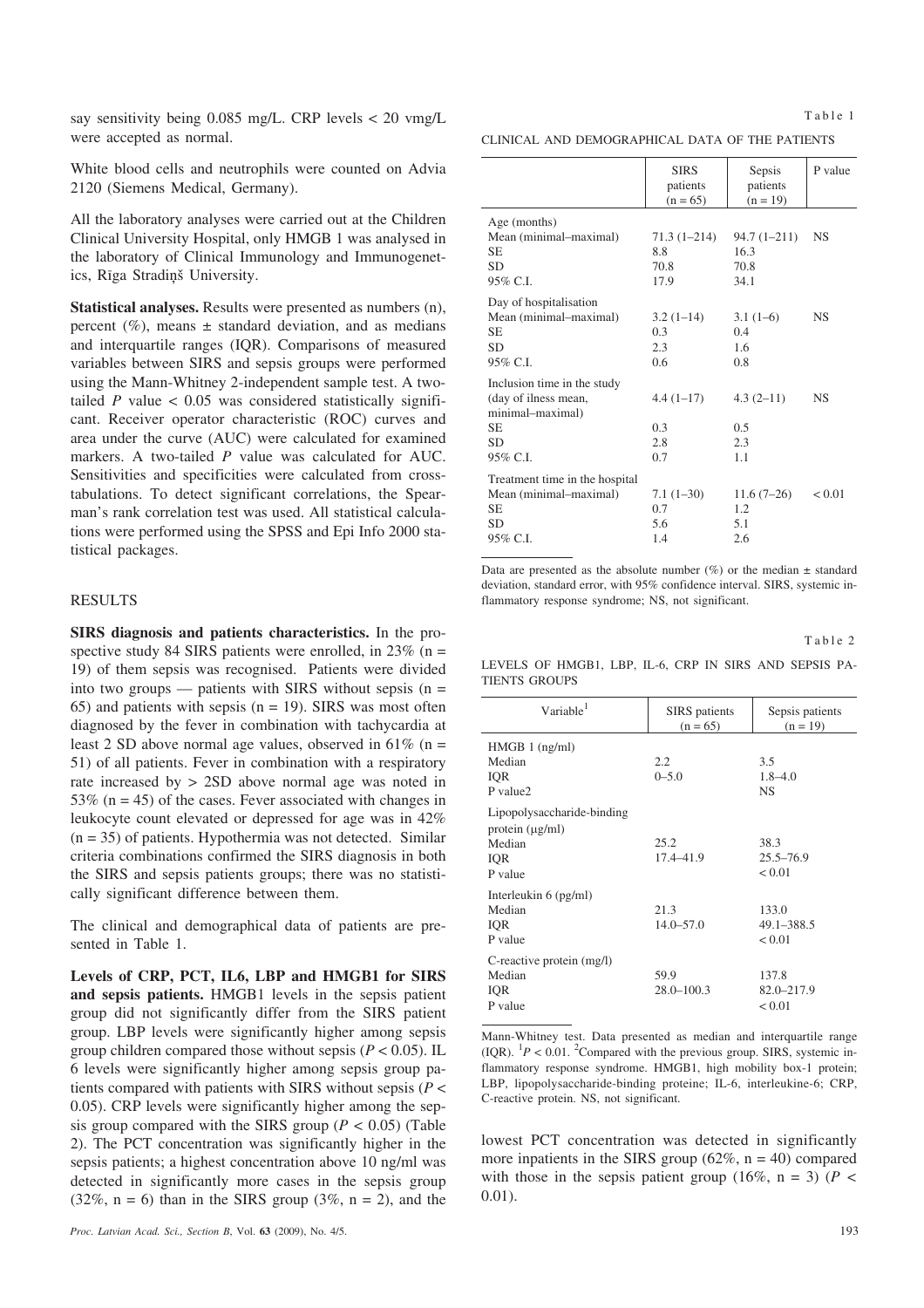HMGB1 versus marker Spearman's r *P* value LBP versus marker Spearman's r *P* value IL6 versus marker Spearman's r *P* value LBP IL6 CRP 0.028 0.11 0.033 NS NS NS HMGB1 IL6 **CRP** 0.028 0.662 0.695 NS  $< 0.001$  $< 0.001$ HMGB1 LBP CRP 0.11 0.662 0.538 NS  $< 0.001$  $< 0.001$ 

CORRELATION BETWEEN HIGH MOBILITY BOX-1 PROTEIN (HMGB1)/LIPO-POLYSACCHARIDE-BINDING PROTEIN (LBP) AND THE STUDIED INFLAMMATORY MARKERS.

NS, not significant.

**Correlations between markers.** No correlations were found between HMGB1 and any of the other biomarkers. LBP correlated moderately well with IL6 ( $r = 0.662$ ,  $P <$ 0.001) and  $CRP(r = 0.695, P < 0.001)$ . A moderate correlation was found between IL6 and LBP  $(r = 0.662, P < 0.001)$ and CRP (*r* = 0.538, *P <* 0.001; Table 3).

**Diagnostic abilities of HMGB1, LBP, IL6 and CRP in diagnosing sepsis patients**. To determine sepsis patients from SIRS patients population in ROC analysis, LBP, IL6 and CRP had quite similar AUC values. IL-6 had the highest AUC of 0.79 (*P* < 0.001), CRP had an AUC of 0.78 (*P* < 0.001), and LBP an AUC of 0.73 (*P* < 0.001) (Fig. 1). The diagnostic cut-off level with the optimal sensitivity and specificity of LBP, IL-6 and CRP are shown in Table 4.

**Abilities of HMGB1, LBP, IL6 and CRP in monitoring of the disease process of sepsis patients.** The median IL-6 and LBP levels decreased significantly  $(P < 0.001)$  in sepsis patients group on the second day of the study (Table 5).

## **DISCUSSION**

Only a comparatively narrow range of reports have been devoted to SIRS and sepsis in children. Our data broadly correspond to other studies about sepsis development in SIRS patients:  $23\%$  (n = 19) of the children we examined with SIRS developed sepsis, accordingly 26% of adults with SIRS developed sepsis in the study by Rangel–Fausto *et al.* (1995), and 23% of children in the Proulx study (Proulx *et al*., 1996). In our patients, SIRS diagnosis was confirmed by combination of fever with tachycardia > 2 SD above the age-normal values in  $61\%$  (n = 51) of cases, and this was also observed in 85% of the children in the Carvalho study (Carvalho *et al*., 2005). Fever and breathing rate of > 2 SD above the age-normal value was noted in 53% ( $n = 45$ ) of cases in our study compared to 48% in the literature (Carvalho *et al*., 2005). The mean age of SIRS patients in our study was 71.3 months, but that of sepsis patients was 94.7 months, whereas the age most frequently mentioned in the literature is 24 months (Carvalho *et al*., 2005), the possible difference arose because we did not have a neonatal patient group — our hospital does not have a maternity ward.

In recent years, HMGB1 has been very intensively investigated as a proinflammatory cytokin. In 1999, *Wang et al.* (1999) found increased levels of HMGB1 in 25 critically ill patients with sepsis. Gaini *et al*. (2007b) maintained that



*Fig. 1.* Receiver operating characteristic curves (ROC) comparing LBP, Il-6 and CRP prediction of sepsis. LBP, lipopolysaccharide-binding proteine; IL-6, interleukine-6; CRP, C-reactive protein. *P* < 0.001.

Table 4

Table 5

OPTIMUM DIAGNOSTIC CUT-OFF VALUE, SENSITIVITY AND SPECIFICITY OF LBP, IL-6 AND CRP IN DIAGNOSING SEPSIS IN CHILDREN

| Variable   | Cut-off level       | Sensitivity (%) | Specificity $(\% )$ |
|------------|---------------------|-----------------|---------------------|
| <b>CRP</b> | $80.4 \text{ mg/L}$ | 78.9            | 64.6                |
| LBP        | $24.5 \mu g/ml$     | 78.9            | 50.8                |
| IL6        | $44.5$ pg/ml        | 78.9            | 70.8                |
|            |                     |                 |                     |

LBP, lipopolysaccharide-binding protein; IL -6, interleukin-6; CRP, C-reactive protein

LEVELS OF HMGB1, LBP, IL-6, CRP IN SEPSIS PATIENTS GROUPS AT 0 AND 24th HOUR OF STUDY

| Variable   | Hour of study  | Median | <b>IQR</b>     | P value |
|------------|----------------|--------|----------------|---------|
| <b>CRP</b> | $\overline{0}$ | 137.8  | $80.8 - 218.4$ | 0.099   |
|            | 24             | 125.7  | $54.1 - 217.5$ |         |
| $IL-6$     | $\theta$       | 133.0  | $45.2 - 488.0$ | < 0.001 |
|            | 24             | 25.2   | $12.8 - 49.1$  |         |
| LBP        | $\theta$       | 38.3   | $24.6 - 81.2$  | 0.001   |
|            | 24             | 32.0   | $16.9 - 43.5$  |         |
| HMGB1      | $\theta$       | 2.9    | $1.3 - 5.7$    | 0.836   |
|            | 24             | 3.5    | $1.5 - 4.0$    |         |

Wilcoxon test. Data presented as median and interquartile range (IQR). IQR, Interquartile ranges; *P* < 0.01. HMGB1, high mobility box-1 protein; LBP, lipopolysaccharide-binding proteine; IL -6, interleukine-6; CRP, C-reactive protein. NS, not significant.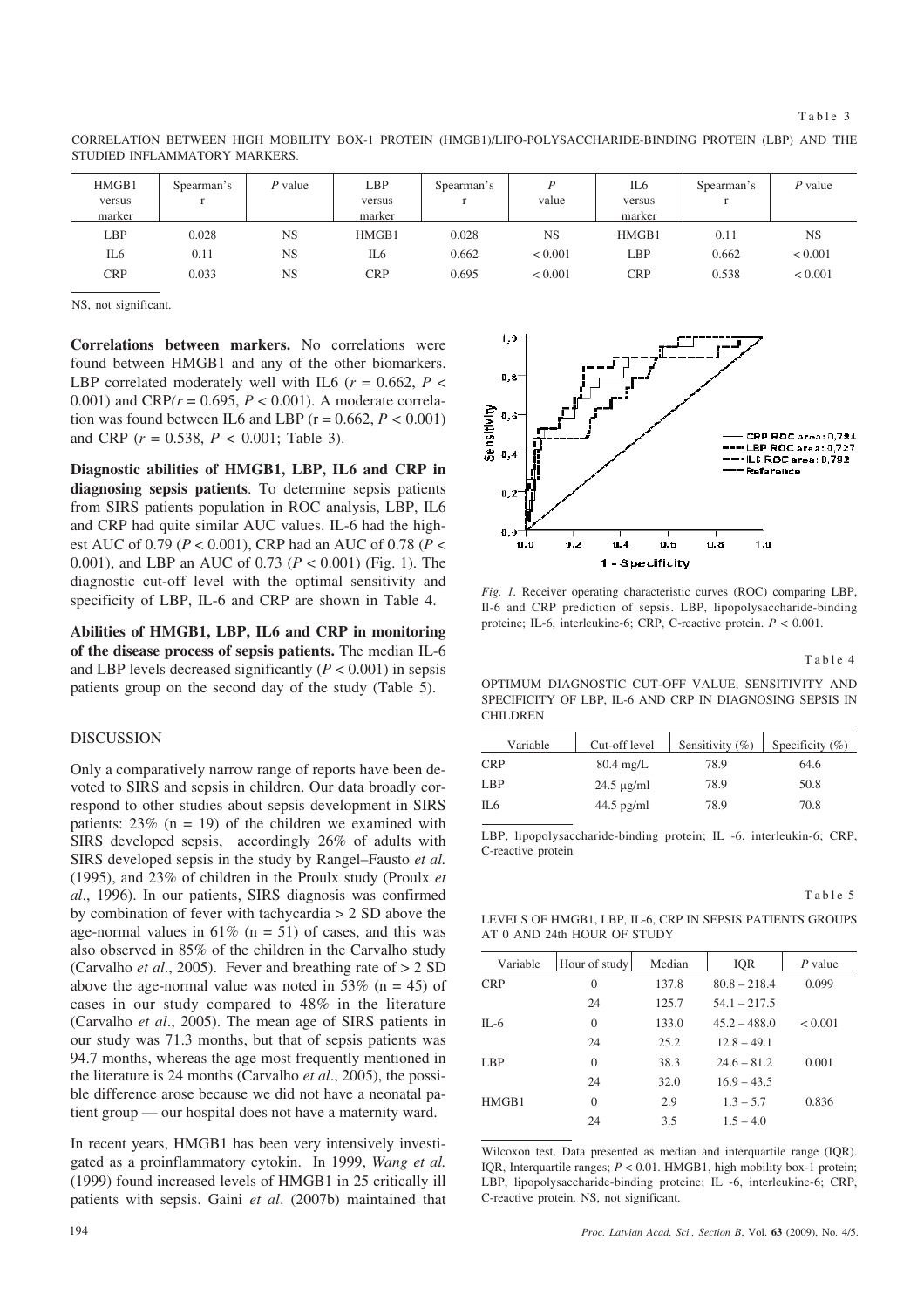HMGB1 levels failed to discriminate between patients with infection and those without infection, but HMGB1 levels were significantly higher in patients compared with healthy controls. Similar findings were reported by Sunden-Cullberg *et al*. (2005). Angus *et al*. (2007) found that HMGB1 levels did not differ between those with and without sepsis. One possible explanation for these divergent results could be the different laboratory methods used (Western blot and ELISA). Using ELISA techniques markedly lower HMGB1 levels were found. In our study using an ELISA technique, median HMGB1 levels were 3.5 ng/ml for sepsis patients, which are similar to the lower HMGB1 levels observed in others studies where ELISA technique was used — Hatada *et al*. (2005) observed median HMGB1 levels of 4.5 ng/ml in infected patients, Yasuda *et al.* (2006) measured HMGB1 levels of 7.7ng/ml in infected patients with severe pancreatitis. Gaini *et al*. (2007a) in one of their studies noted median HMGB1 levels of 2.2 ng/ml in sepsis patients, and median levels of 4.3 ng/ml in sepsis patients in their another study (Gaini *et al*., 2007b). Our median HMGB1 levels did not differ significantly between the group of SIRS patients and of sepsis patients. We found no correlation between levels of HMGB1 and levels of the other investigated markers and, for this reason ROC analysis was not conducted for HMGB1 in the diagnosis of sepsis patients. We have several explanations for the above results: our patient population consisted of children, and to date no other study has been conducted in a population of children; patients were less ill compared with patients from intensive care units; HMGB1 is the "late-onset" cytokine and patients in our study were included in comparatively early stage of disease. HMGB1 was not a good indicator in identifying and monitoring sepsis patients. Future studies need to broaden the children population under investigation and to test for their correlation of HMGB1 levels with the disease process.

Elevated LBP levels have been seen in infections caused by Gram positive and negative bacteria both in adult (Blairon *et al*., 2003; Froon *et al*., 1994) and children populations (Ubenauf *et al*., 2007). We found a moderate correlation between LBP and CRP, which concurs with the findings of Gaini *et al*. (2007a) and partly with their findings in their other publication where a strong correlation was found (Gaini *et al*., 2006). We saw a moderate correlation between LBP and IL6, which was also found by Gaini and collegues (Gaini *et al*., 2006). Our LBP levels were significantly higher in sepsis patients — median  $38.3 \mu$ g/ml compared with median LBP level  $25.2 \mu g/ml$  in the SIRS group patients. Gaini *et al*. (2006) quoted a median LBP level of  $33.5 \text{ ug/ml}$  for sepsis patients and  $40.4 \text{ ug/ml}$  for severe sepsis patients. Our results for LBP levels in sepsis patients corresponded with the results of a study on children with invasive bacterial infections — median LBP levels of 45.0 g/ml LBP for this group (Gaini *et al*., 2007a). Pavcnik-Arnol *et al*. (2004) found lower LBP concentrations in SIRS patients with sepsis from population of critically ill neonates  $(27.1 \mu g/ml)$  and in children with SIRS without sepsis (10.5  $\mu$ g/ml). Our results on the LBP ability to diagnose

sepsis partly substantiates this sensitivity 79.9% and specificity 50.8%, with a cut-off level of 24.5  $\mu$ g/ml. In other studies, a cut-off level of 20  $\mu$ g/ml LBP was associated with 91% sensitivity and 85% specificity (Pavcnik-Arnol *et al.,* 2004); 81% sensitivity and 68.4% (Gaini *at al*., 2006). LBP did not perform perfectly on ROC analysis in its ability to identify sepsis patients, with an AUC of 0.73 which differs from that reported in a study by Pavcnik-Arnol *et al*. (2007): AUC for LBP was 0.97 in neonates aged under 48 h, 0.93 in neonates over 48 h and 0.82 in older children. Our results differ possibly because of the differences in the age groups explored — older children were studied in our hospital which explains why our AUC results were closer to those reported by Pavcnik-Arnol *et al*. (2007) in children not in the neonatal age group. Also, our study did not cover critically ill patients as in other studies.

The levels of the inflammatory cytokine IL6 at the outset were markedly higher in sepsis patients than in SIRS patients. These results match those of other studies on the role of IL6 in differentiation of SIRS from sepsis patients in intensive care units, facial–maxillary surgery, general surgery and neonatal age patients (Mokart *et al*., 2005; Miyoka *et al*., 2005; Silveira *et al*., 1999; Oda *et al*., 2005; Pan *et al*., 2003; Riche *et al*., 2000). The median IL6 level for sepsis patients in our study is similar to the median IL6 levels from Gaini *et al.* (2006) as is the median IL6 for patients with SIRS without sepsis (21 pg/ml and 20 pg/ml, respectively). We found a moderate correlation between IL 6 and LBP which is consistent with findings from the study by Gaini *et al*. (2006). We obtained a cut-off level of 44.5 pg/ml for IL-6, which is relatively close to the results by Silveira *et al*. (1999), who recorded a cut-off of 32 pg/ml for neonatal sepsis diagnosis. In ROC analysis, IL-6 performed the best from our markers, with an AUC 0.79 which is close to results of Groselj-Grenc *et al*. (2007) — AUC 0.776 for acute appendicitis diagnosis in children, and marginally different from AUC results in Pavcnik-Arnol *et al.*  $(2004)$  study  $- 0.67$  (mainly the neonatal age group was studied), and their results from the adult population — AUC 0.65 (Gaini *et al.*, 2006).

IL-6 and LPB levels increased significantly in sepsis patients on the second day of study, confirming that IL-6 and LBP are early inflammatory markers, the levels of which decreases sharply if appropriate therapy is initiated (Pan *et al.*, 2003).

In our study,  $39\%$  (n = 25) of the SIRS patients and 84% (n = 16) in the sepsis group had elevated PCT levels. Several studies suggest that PCT provides less diagnostic accuracy than previously supposed (Pavcnik-Arnol *et al*., 2004; Thayyil *et al*., 2005; Gaini *et al*., 2006). Our results match the literature data in respect to the correlation between PCT level and the intensity of inflammation. The extent to which the PCT concentration is elevated could possibly be a useful laboratory tool for recognising sepsis patients, because 48%  $(n = 9)$  of the sepsis patients, even at the beginning of the illness, had concentrations  $> 2$  ng/ml compared with the SIRS group in which only  $14\%$  (n = 9) had a concentration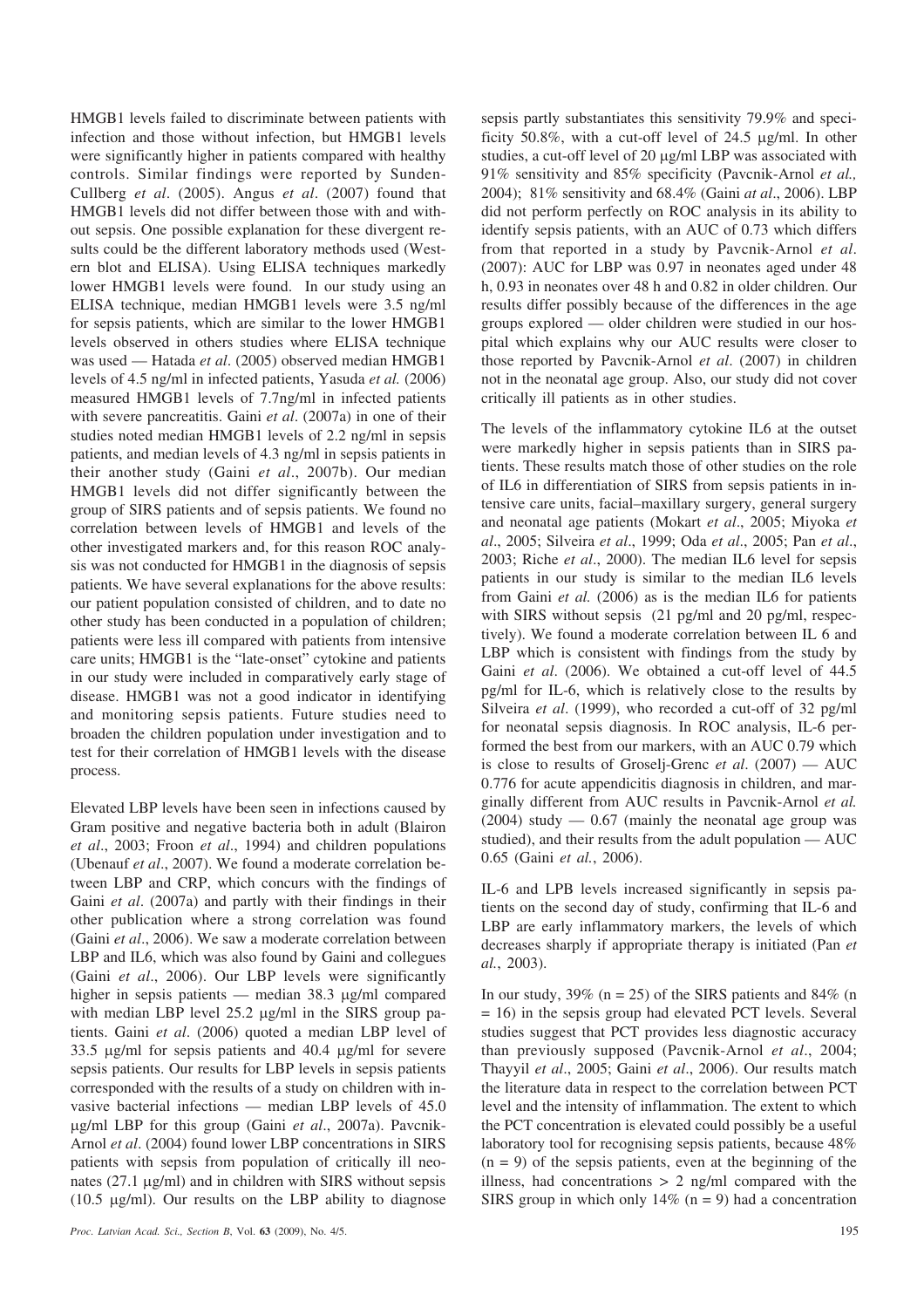> 2 ng/ml. These results correspond with those of Hatherill *et al.* (1999) and Rey *et al*. (2007) (patients with localised bacterial infections and sepsis had PCT > 2 ng/ml) and with the data of Guven *et al*. (2002) (significantly elevated changes in PCT in the early stages of disease were indicative of a greater probability that sepsis would develop). In conclusion, the method chosen for PCT detection in our study (for financial reasons) did not fulfill our expectations, the data were difficult to analyse statistically compared with similar data from other studies.

The statistically significant differences in CRP that we observed between SIRS and sepsis patients were also found in other studies (Gaini *et al*., 2006; Kocabas *et al.*, 2007).

During the study for all patients two separate blood cultures were performed, the pathogen was recognised in the blood of only  $16\%$  (n = 3) of sepsis patients. We did not further analyse these data.

The strength of our study is the possibility of examining a children population where to date only few studies are done. The study focussed on early sepsis diagnosis in children population using inflammatory markers that have been intensively investigated during recent years. The patients included in our study represented the average population admitted to the Children's Hospital which was in accordance with the aim of our study: to obtain the research results that may be useful in future clinical practice for early sepsis diagnosis by using effective diagnostic markers.

Summarising the above discussion, we can conclude that in early sepsis diagnosis in children, LBP, IL-6, PCT and CRP are probably the superior diagnostic markers, with the best performance by IL6. LBP and IL-6 are the superior markers for monitoring of sepsis patients in dynamics and could be used as indicators for evaluation of initiated empiric therapy. The role of HMGB as an inflammatory cytokine in children has not been thoroughly explored. Our results suggest that HMGB1 does not have a diagnostic value in differentiating sepsis patients from those in the SIRS group. In view of the relatively small number of subjects in the sepsis group, current evidence only allows us to suggest that particular attention should be paid to SIRS patients with elevated levels of the above-mentioned inflammatory indicators. There is a need to find new, specific and sensitive inflammatory markers, as well as combinations of markers, in SIRS patients that will enable sepsis to be diagnosed early.

## *ACKNOWLEDGEMENTS*

*The work was supported by the National Research Programme in Medicine 2006–2009, project No. 7, "Decreasing of children's mortality by improvement of early detection, treatment results and prevention of life threatening infectious diseases in Latvia using modern methods of molecular biology, cytometry and immunogenetics"*.

**REFERENCES** 

- Angus, D.C., Yang, L., Kong, L., Kellum, J.A., Delude, R.L., Tracey, K.J., Weissfeld, L., GenIMS Investigators. (2007). Circulating high-mobility group box 1 (HMGB1) concentrations are elevated in both uncomplicated pneumonia and pneumonia with severe sepsis. *Crit. Care Med*., **35**, 1061–1067.
- Ballou, S.P., Kushner, I. (1992). C-reactive protein and the acute phase response. *Adv. Intern. Med*., **37**, 313–336.
- Berner, R., Furll, B., Stelter, F., Drose, J., Muller, H.P., Schutt, C. (2002). Elevated levels of lipopolysaccharide-binding protein and soluble CD14 in plasma in neonatal early-onset sepsis. *Clin. Diagn. Lab. Immunol.,* **9**, 440–445.
- Blairon, L., Wittebole, X., Laterre, P.F. (2003). Lipopolysaccharide-binding protein serum levels in patients with severe sepsis due to gram-positive and fungal infections. *J. Infect. Dis*., **187**, 287–291.
- Brilli, R.J., Goldstein, B. (2005). Pediatric sepsis definitions: Past, present, future. *Pediatr. Crit. Care Med*., **6** (Suppl 3), 6–8.
- Carcillo, J.A., Planquois, J.S., Goldstein B. (2006). Early markers of infection and sepsis in newborns and children. *Adv. Sepsis*, **4**, 118–125.
- Carvalho, P.R.A., Feldens, L., Seitz, E.E., Rocha, T., Soledade, M., Trotta, A. (2005). Prevalence of systemic inflammatory syndromes at a tertiary pediatric intensive care unit. *J. Pediatr. (Rio de Janiero)*, **81**, 2.
- Casado-Flores, J., Blanco-Quiros, A., Asesnsio, J., Arranz, E., Garrote, J., Nieto, M. (2003). Serum procalcitonin in children with suspected sepsis: A comparison with C reactive protein and neutrophil count. *Pediatr. Crit. Care Med*., **4**, 190–195.
- Dahmet, M.K., Randolph, A., Viatli, S., Quasney, M.Q. (2005). Genetic polymorphisms in sepsis. *Pediatr. Crit. Care Med.,* **6** (Suppl 3), 61–73.
- Froon, A.H., Bemelmans, M.H., Greve, J.W., van der Linden, C.J., Buurman, W.A. (1994). Increased plasma concentrations of soluble tumor necrosis factor receptors in sepsis syndrome: Correlation with plasma creatinine values. *Crit. Care Med*., **22**, 803–809.
- Gaini, S., Koldkjar, O.G., Moller, H.J., Pedersen, C., Pedersen, S.S. (2007a). A comparison of high-mobility group box-1 protein, lipopolysaccharidebinding protein and procalcitonin in severe community — acquired infections and bacteraemia: A prospective study**.** *Crit. Care*, **11**, R76.
- Gaini, S., Koldkjar, H., Pedersen, C., Pedersen, SS. (2006). Procalcitonin, lipopolysaccharide-binding protein, interleukin-6 and C-reactive protein in community-acquired infections and sepsis: A prospective study. *Crit. Care*, **10**, R53
- Gaini, S., Pedersen, S.S., Koldkjar, O.G., Pedersen, C., Moller, H.J. (2007b). High mobility group box-1 protein in patients with suspected community-acquired infections and sepsis: A prospective study. *Crit. Care*, **11**, R32.
- Gardovska, D., Laizâne, G., Grope, I. (2001). Sepsis outcomes and early diagnostic peculiarities in tertiary level Children's hospital in Latvia. *Rîga Stradiòð University Scientific Proceedings*. Riga, pp. 77–83.
- Goldstein, B., Giroir, B., Randolph, A., and the members of the International Consensus Conference on Pediatric Sepsis (2005). International Pediatric Sepsis Consensus Conference: Definitions for sepsis and organ dysfunction in pediatrics. *Pediatr. Crit. Care Med*., **6** (Suppl 3), 2–8.
- Guven, H., Altintop, L., Baydin, A., Esen, S., Aygun, D., Hokelek, M., Doganay, Z., Bek, Y. (2002). Diagnostic value of procalcitotin levels as early indicator of sepsis**.** *Amer. J. Emerg. Med*., **20** (3), 202–206.
- Hatada, T., Wada, H., Nobori, T., Okabayashi, K., Maruyama, K., Abe, Y., Uemoto, S., Yamada, S., Maruyama, I. (2005). Plasma concentrations and importance of High Mobility Group Box1 protein in the prognosis of organ failure in patients with disseminated intravascular coagulation. *Tromb. Haemost.,* **94**, 975–979.
- Hatherill, M., Tibby, SM., Sykes, K., Turner, C., Murdoch IA (1999). Diagnostic markers of infection: Comparison of procalcitonin with C reactive protein and leucocyte count. *Arch. Dis. Child*., **81**, 417–421.
- Kocabas, E., Sarikcioglu, A., Aksaray, N., Seydaaaaoglu, A. (2007). Role of procalcitonin, C reactive protein, interleukin-6, interleukin-8 and tumor ne-